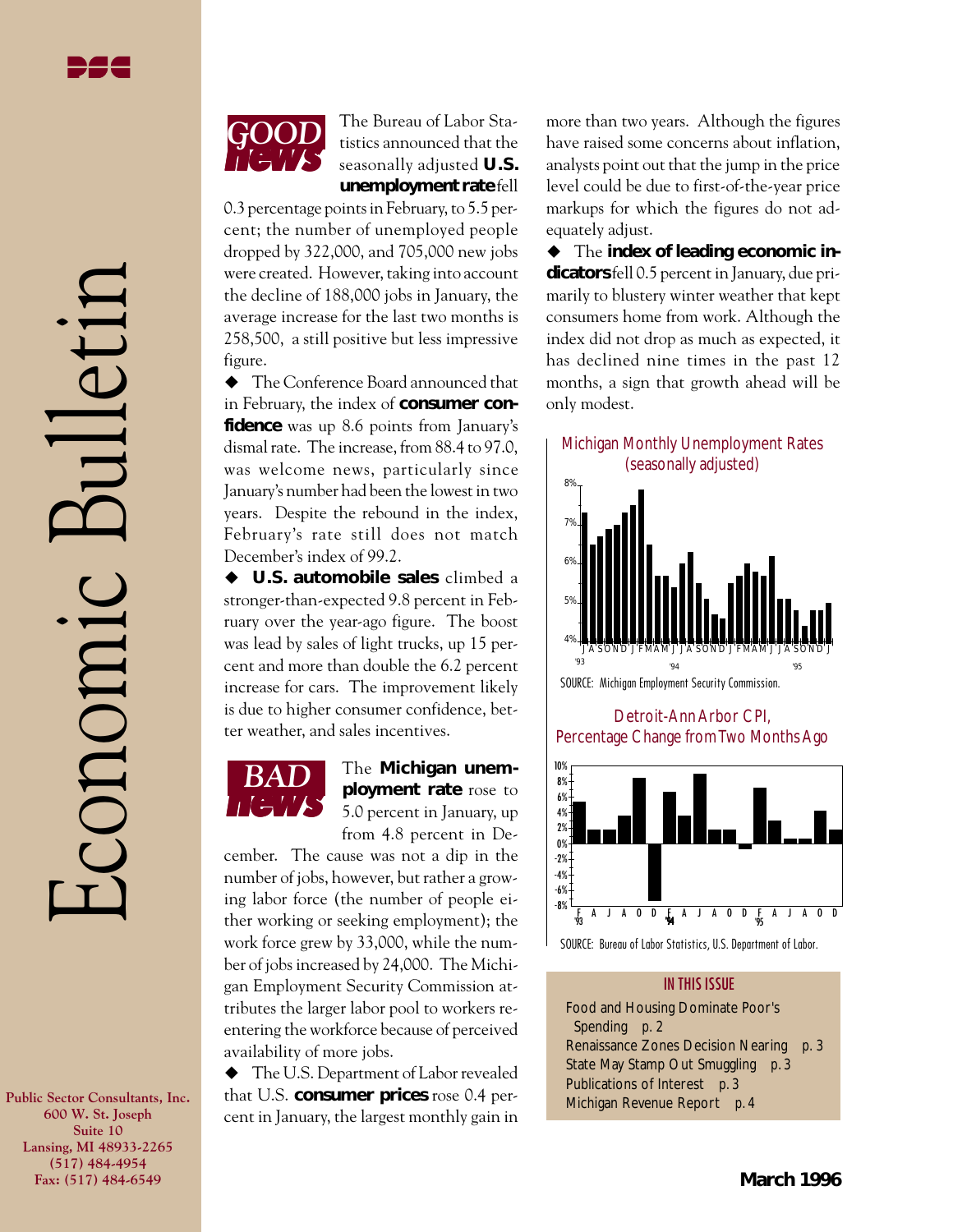

# FOOD AND HOUSING DOMINATE POOR'S SPENDING

The U.S. Department of Labor's Bureau of Labor Statistics recently released a report on how recipients of public assistance spend their money.<sup>1</sup> The report's findings are drawn from the bureau's annual Consumer Expenditure Survey, a data source widely used by economists and policymakers. The authors consider a family to be a recipient of public assistance if a member receives one or more of the following: Medicaid, food stamps, welfare, Supplemental Security Income, or public housing or housing assistance.

Exhibit 1 displays how recipient and nonrecipient families spend their income. Recipient families spend the majority of their funds on the basics—shelter and food; the average was al-

1 Bureau of Labor Statistics, U.S. Department of Labor, Issues in Labor Statistics: Spending Patterns and Other Characteristics of Families Receiving Public Assistance. (Washington, D.C.: U.S. DOL: January, 1996).



SOURCE: U.S. Department of Labor.

most 60 percent of all expenditures (\$9,101), with housing taking the most family resources. Although nonrecipient families also spend more on housing and food than on other purchases, the percentage of total income is less: 47 percent (\$13,965).

Exhibit 2 shows that families receiving public assistance differ from nonrecipient families demographically. A much larger per-



SOURCE: U.S. Department of Labor.

### *Public Sector Reports*

This publication is part of the *Public Sector Reports* subscription service, which provides timely information on emerging state and national public policy and commentary on political matters. Policy topics include legislative, fiscal, and regulatory aspects of health care, the environment, education, public finance, and the economy. *Craig Ruff, President*

*William R. Rustem, Senior Vice President*

**Principals**

Jack Bails Christine F. Hollister A. Robert Stevenson Robert J. Kleine Peter Pratt

centage of the former are headed by females—59 percent compared to 32 percent. Assistance recipients also are more likely to be single parents, black, and rent rather than own their home. On average, families receiving assistance have one wage earner and one car; in nonrecipient families there more commonly are two wage earners and two cars.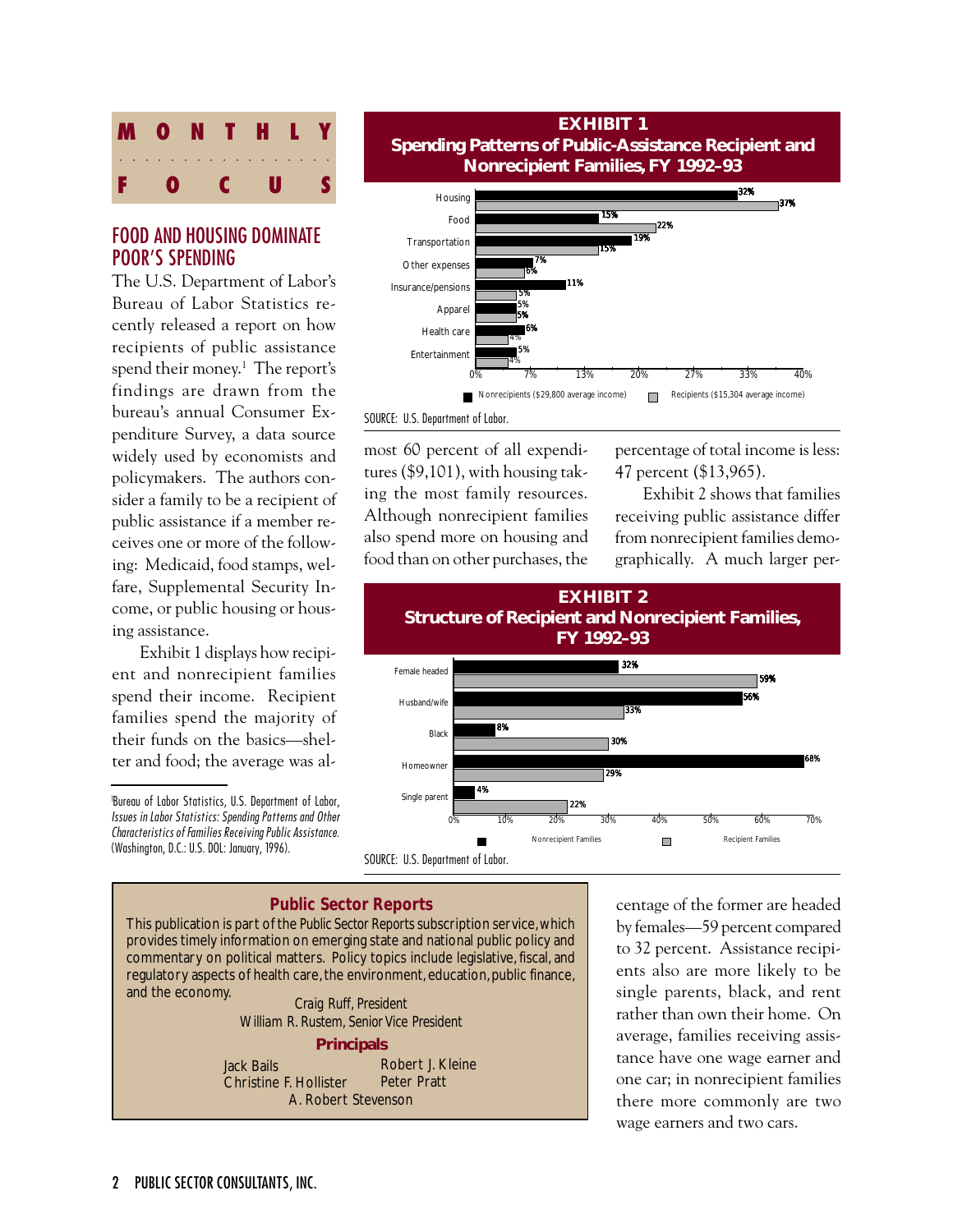

# RENAISSANCE ZONES DECISION NEARING

After passing the Senate in January, a set of bills creating tax-free "renaissance" zones are expected soon to go a House vote.

To promote economic development in depressed urban and rural areas, SBs 668–9 and 671–6 exempt individuals and businesses in designated areas from all state and local taxes. The legislation allows establishment of five urban zones and three rural zones in the state, for a period of up to 15 years.

The bills faced intense debate in the House Urban Policy committee, where there was considerable concern that the revenue lost due to the tax exemptions will make it hard for the local governments involved to maintain police and other city services. However, amendments that would have allowed locals to regain some of the income and property tax revenue lost to the tax breaks failed, and (at the time of writing) the bills sit in the House Taxation Committee, largely in their original form. A vote could occur as soon as the week of March 18.

## STATE MAY STAMP OUT SMUGGLING

Legislation has been introduced to make it harder for smugglers to avoid Michigan's tobacco tax.

State officials estimate that cigarette smuggling costs the state as much as \$150 million annually, and SB 883's requirement that a stamp be placed on cigarette packages is an effort to reduce the problem. The bill's supporters maintain that cigarette smuggling from other states into Michigan has increased significantly since the tobacco tax was raised from 25 cents to 75 cents as part of 1994's school finance reforms.

Figures on the effect of cigarette smuggling on state revenue likely are overstated. Our analysis shows that bootlegging cost the state no more than \$30–40 million in FY 1994–95, much less than the \$150 million assumed by lawmakers. The usefulness of a stamp to curb smuggling is questionable; we believe in combating cigarette smuggling, law enforcement and auditing may be more cost effective than a stamp.

Despite these arguments, lawmakers are working to overcome one significant obstacle to a stamp program—who pays for the stamp? Tobacco wholesalers, who currently are responsible for collecting tobacco taxes for the state, say that they expect to be reimbursed for the cost of administering the stamps. However, state officials point out that wholesalers already receive one percent of tobacco tax revenue, to cover the costs of collecting the tax, and that should be sufficient, since their collection fees went up when the tobacco tax increased. Members of the Senate Finance Committee are trying to work out a compromise with wholesalers.

American Automobile Manufactures Association, Motor Vehicle Facts & Figures (Washington, D.C.: AAMA, 1995). 313/871- 2274.

- This annual publication contains approximately 100 pages of statistics on motor vehicles and the motor vehicle industry. It provides data on
- vehicle production, sales, registrations, ownership, and fatalities for the U.S. and in some cases Canada. It also includes statistics on automobile
- P U B L I C A T I O N S O F I N T E R E S T aaaaaaaa aaaaaaaaaa imports and exports, environmental regulations, and travel trends. Most of the data are provided historically, for at least 20 years, and many  $\ddot{\bullet}$ statistics are presented by state.
- Senate Fiscal Agency, 1995 Statistical Report (Lansing, Mich.: November 1995). 517/373-2767.
- This 183-page annual report by the Senate Fiscal Agency, a nonpartisan state agency that tracks the state budget, helps the reader interpret the
- Michigan state budget. Current and historical data are provided for overall state revenues, expenditures, and other financial indicators. The
- report also presents financial data for each department budget (e.g., Education, Social Services) as well as detailed data on appropriations,
- government employment, caseloads, and other information that affects government spending. A summary of such Michigan economic indicators
- as employment and interest rates and a glossary of budget terms also are included.